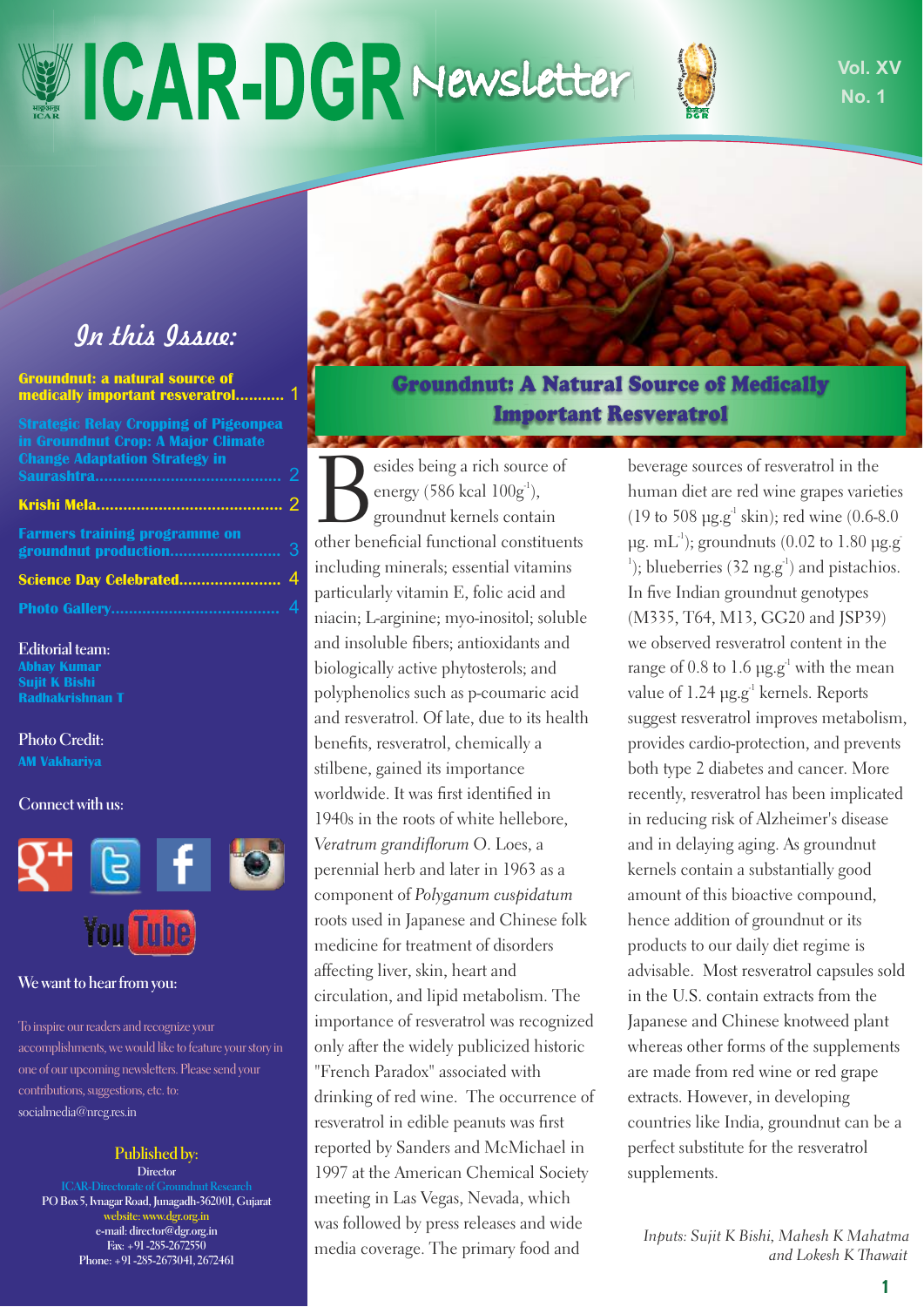### **Adaptation Strategy in Saurashtra Strategic Relay Cropping of Pigeonpea in Groundnut Crop: A major Climate Change**

The effects of climate change and variabilties are becoming more evident in agriculture during recent years. Based on their experiences, expertise and resources at disposal farmers respond in their own ways to reduce yield losses due to climatic variabilties. The most common responses of farmers for climate change adaptation observed in Saurashtra region of Gujarat are: rain water harvesting for bore well recharge, micro-irrigation for supplementary irrigation, piped irrigation, frequent inter-culturing for moisture conservation, growing resilient crops and their varieties, strategic relay cropping etc. Groundnut is major *kharif* crop in Saurashtra region of Gujarat. In Gujarat, groundnut was grown on 1.32 m ha area with production of 2.75 MT and productivity of 2080 kg/ha during *kharif* 2015 (2015-16 second adv.). Strategic relay cropping of pigeonpea in groundnut has been adopted by farmers as one of the major climate change coping strategies in this part of the country. After final interculturing and earthing up operation, at about 40-45 days after sowing, farmers do sowing of relay crop of pigeonpea. Relay sowing by this time has minimum adverse effects on growth and productivity of main crop of





*Relay crop of pigeonpea after two (left) and three (right) rows of groundnut*

*Input: Ram A Jat*

## **Krishi Mela**

#### *March19-21, 2016 at IARI, Pusa Campus*

National Agriculture Fare *Krishi Unnati Mela*" was held for display the usable technologies of the institute at IARI, Pusa, New Delhi from 19-21st March 2016. ICAR-Directorate of Groundnut Research, Junagadh also put a stall and demonstrated research technologies developed by ICAR-DGR. Dr. Ram Dutta, Principal Scientist, Plant Pathology led the team comprising Dr. Narendra



Kumar, Scientist, Plant Breeding, Dr. SD Savaliya, ACTO and Mr. AM Vakharia, TO. Hon'ble Prime Minister, Sh. Narendra Modi inaugurated the *Mela* on 19<sup>th</sup> March. During *Mela* period Sh. Radha Mohan Singh, Union Agriculture Minister, Sh. Sanjeev Balyan, Minister of State for Agriculture and Food

Processing & Dr. T. Mohapatra, Director General (ICAR) and Secretary (DARE) visited the exhibition stalls. Large number of farmers from different states, govt. officers, guides and other stakeholders visited the *Mela*. During the *Mela* about 2000 farmers visited the ICAR-DGR stall, and about 130 farmers registered their name for demanding seed of groundnut varieties. Among the visited farmers,

majority of farmers were from UP, Rajasthan, Haryana, Punjab, MP, Jharkhand, Bihar, Assam, West Bangal, AP, Karnataka and Tamil Nadu. Major issue of all the farmers was availability of good quality seed and their sources.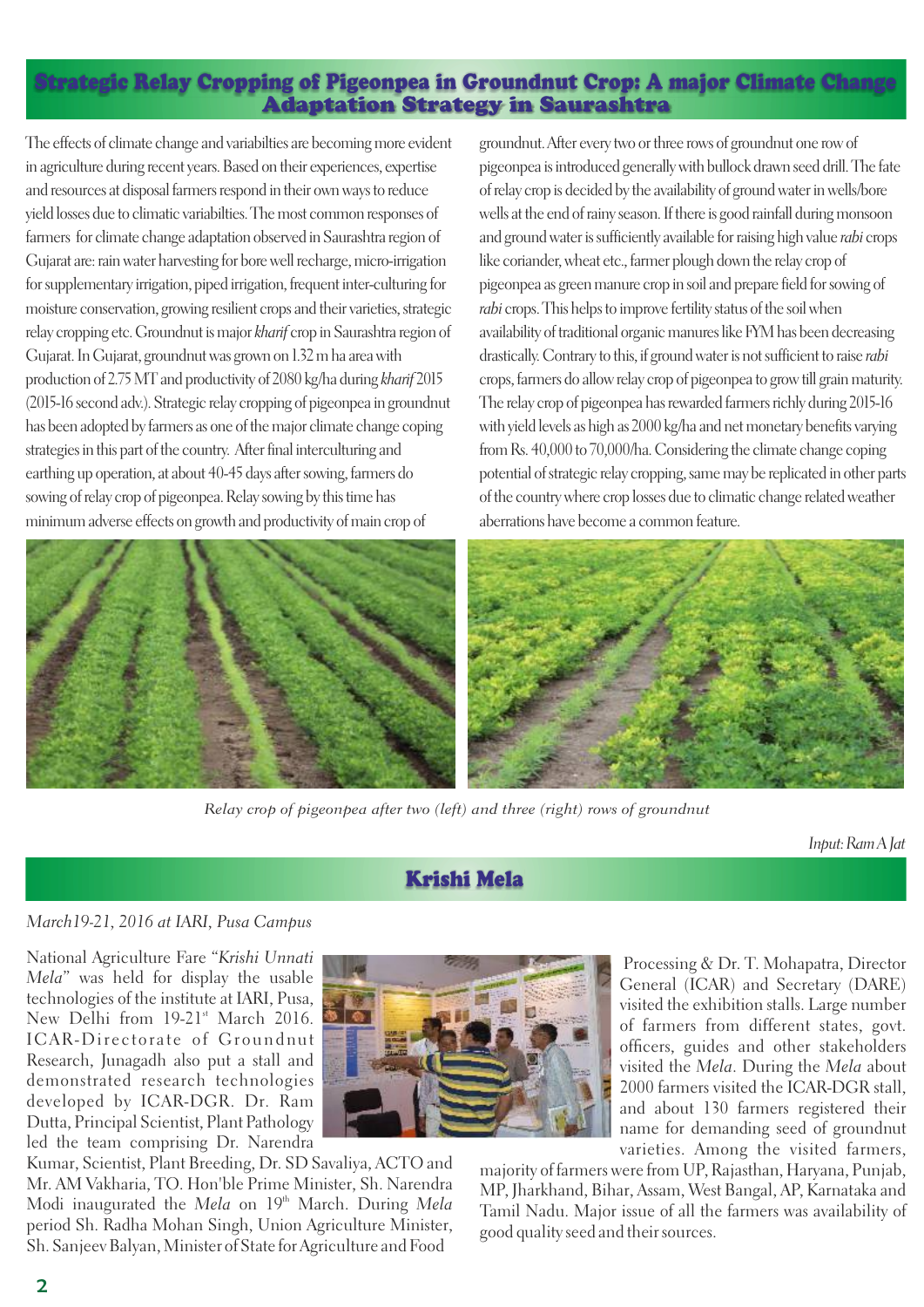## **Farmers Training Programme on Groundnut Seed Production**

There is a huge gap in demand and supply of quality seed in groundnut. So there is need to produce quality groundnut seed by farmers themselves for rapid varietal spread in groundnut. ICAR-Directorate of Groundnut Research, Junagadh conducts short but regular training programmes for farmers coming from different villages of Junagadh districts, preferably those villages which have been covered under *Mera Gaon Mera Gaurav* scheme. Following training programmes were conducted during which all aspects of scientic seed production, improved groundnut varieties recommended for Gujarat, good agronomic practices, integrated management of insect-pests and diseases, post-harvest management of seed, etc. were covered by the experts.

| <b>Farmers Training</b>            | Duration          | Conducted by                                 |
|------------------------------------|-------------------|----------------------------------------------|
| <b>Quality Seed Production for</b> | 18-20 February,   | Dr. Narendra Kumar (Course Director), Dr. SK |
| <b>Summer Groundnut</b>            | 2016              | Bishi and Dr. Gangadhara K (Course           |
|                                    |                   | Coordinator)                                 |
| Scientific Techniques for Seed     | 02-04 March, 2016 | Dr. Ram A Jat (Course Director), and Dr.     |
| <b>Production of Groundnut</b>     |                   | Narendra Kumar and Dr. Sujit K Bishi         |
| during Summer                      |                   | (Coordinators)                               |
| <b>Improved Seed Production</b>    | 14-16 March, 2016 | Dr. Narendra Kumar (Course Director), Dr. RS |
| <b>Technologies for Groundnut</b>  |                   | Yadav and Dr. Mahesh K Mahatma (Course       |
|                                    |                   | Coordinator)                                 |

In addition, farmers were exposed to different farm machineries and implements required in groundnut cultivation and visits to experimental fields were also arranged. Subject experts from Gujarat State Seed Corporation and Soil Testing Laboratory, Junagadh were also invited for imparting the knowledge. Farmers were also trained on timely and effective management of insect-pest and diseases in groundnut, and scientific post-harvest storage of groundnut seed to minimize losses caused by storage insect-pests, aflatoxin contamination and seed viability. A visit to the DGR farm, Technology Park, laboratories and farm machinery shed were also arranged for farmers. Further, a training manual of delivered lectures in Gujarati language was also provided to the farmers. The Director, ICAR-Directorate of Groundnut Research appreciated the farmers for showing interest in training programme and also gave assurance for intellectual support related to the groundnut.